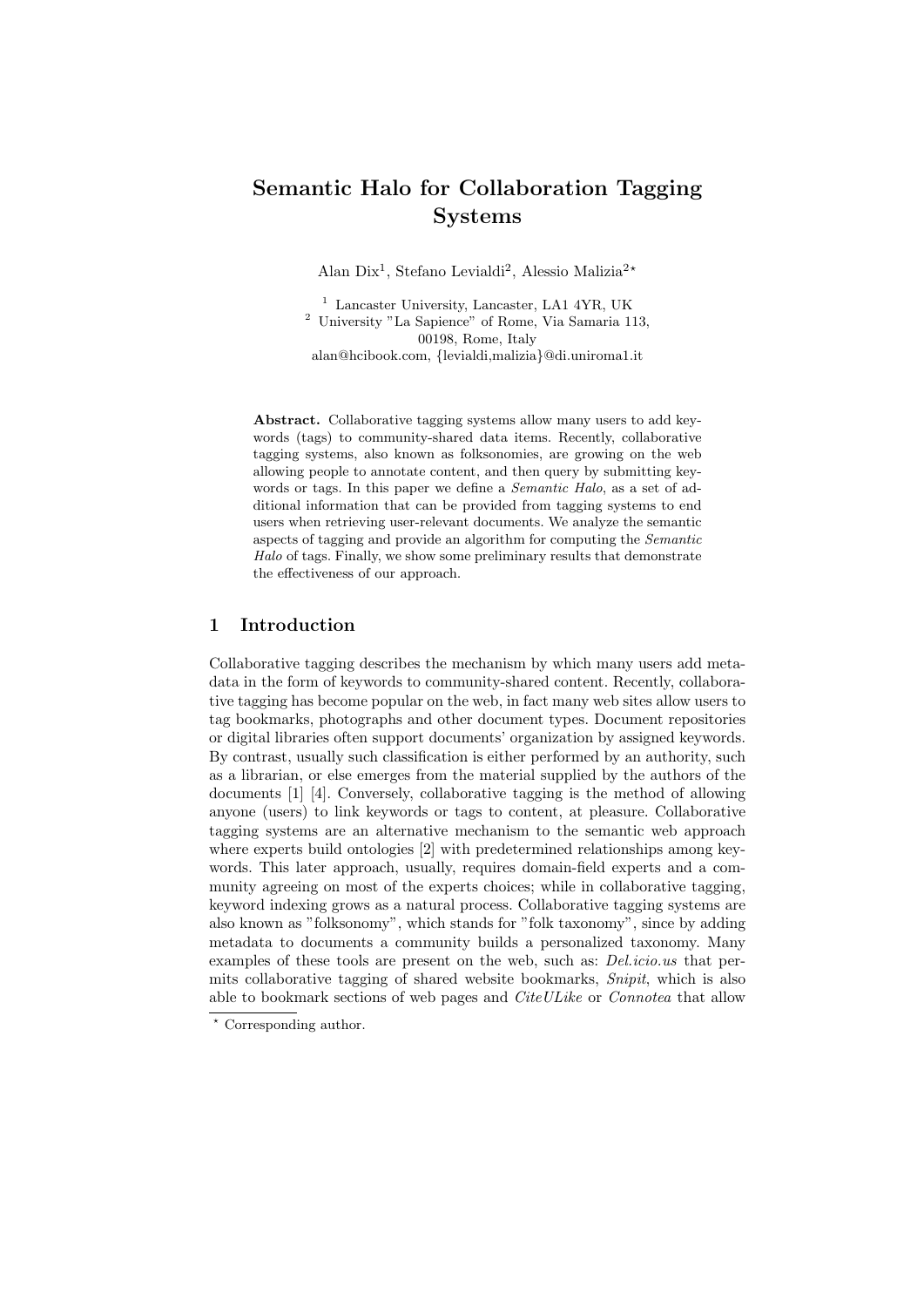the same for references to academic publications. Some services allow users to tag, but only on content they own, for example, Flickr for photographs and Technorati for weblogs.

From a user perspective, navigating a tagging system is similar to performing keyword-based searches users provide salient, descriptive terms in order to retrieve a set of related items. Our approach could be thought as a semantic tagging expansion of terms for augmenting querying experience in folksonomy systems. In fact, in order to get broad coverage so that many possible queries can be formulated, the meanings for individual tags (terms) are expanded by a tags cloud called Semantic Halo, which retrieves additional related information to the submitted tags. For instance, if the user is searching for documents annotated with the tag "University", it could be useful to retrieve also documents including related concepts (thus tagged with different but semantically related terms) such as documents about "colleges" or "education". These last two terms are respectively considered by the system as specification, and generalization of the submitted tag. They will be included, by employing the *Semantic Halo* approach, in the submitted query and thus in the list of documents retrieved by the system.

In this paper we define a Semantic Halo, as a set of additional information that can be provided from tagging systems to end users when retrieving relevant documents. We analyze the semantic aspects of tagging and provide an algorithm for extracting the Semantic Halo of tags. Moreover, we show some preliminary results that demonstrate the effectiveness of our approach.

## 2 Related Works

Recently, collaborative tagging has grown in popularity on the web, and researchers both at academic and industrial level are starting to produce papers on this subject. In [1], Golder *et al.* explore the structure of collaborative tagging systems as well as their dynamical aspects. Particularly, they show regularities in user activity, tag frequencies, kinds of tags used, popularity in bookmarking and a notable stability in the relative proportions of tags within a given url (related to the Delicious system). Moreover they present a dynamical model of collaborative tagging that predicts these stable patterns and relates them to imitation and shared knowledge. Differently from our approach their system is related to the frequency of tagging for a given url, while we explore information for a given tag or term. The creation of metadata has generally been approached in two ways: professional creation and author creation. In libraries and other organizations, creating metadata, primarily in the form of catalog records, it has traditionally been the domain of dedicated professionals working with complex, detailed rule sets and vocabularies. In [4], Mathes observes that the primary problem with this approach is scalability and its impracticality for the vast amounts of content being produced and used, especially on the World Wide Web. In fact systems developed around professional cataloging are usually too complicated to use for anyone without specific training and understanding. The Mathes paper examines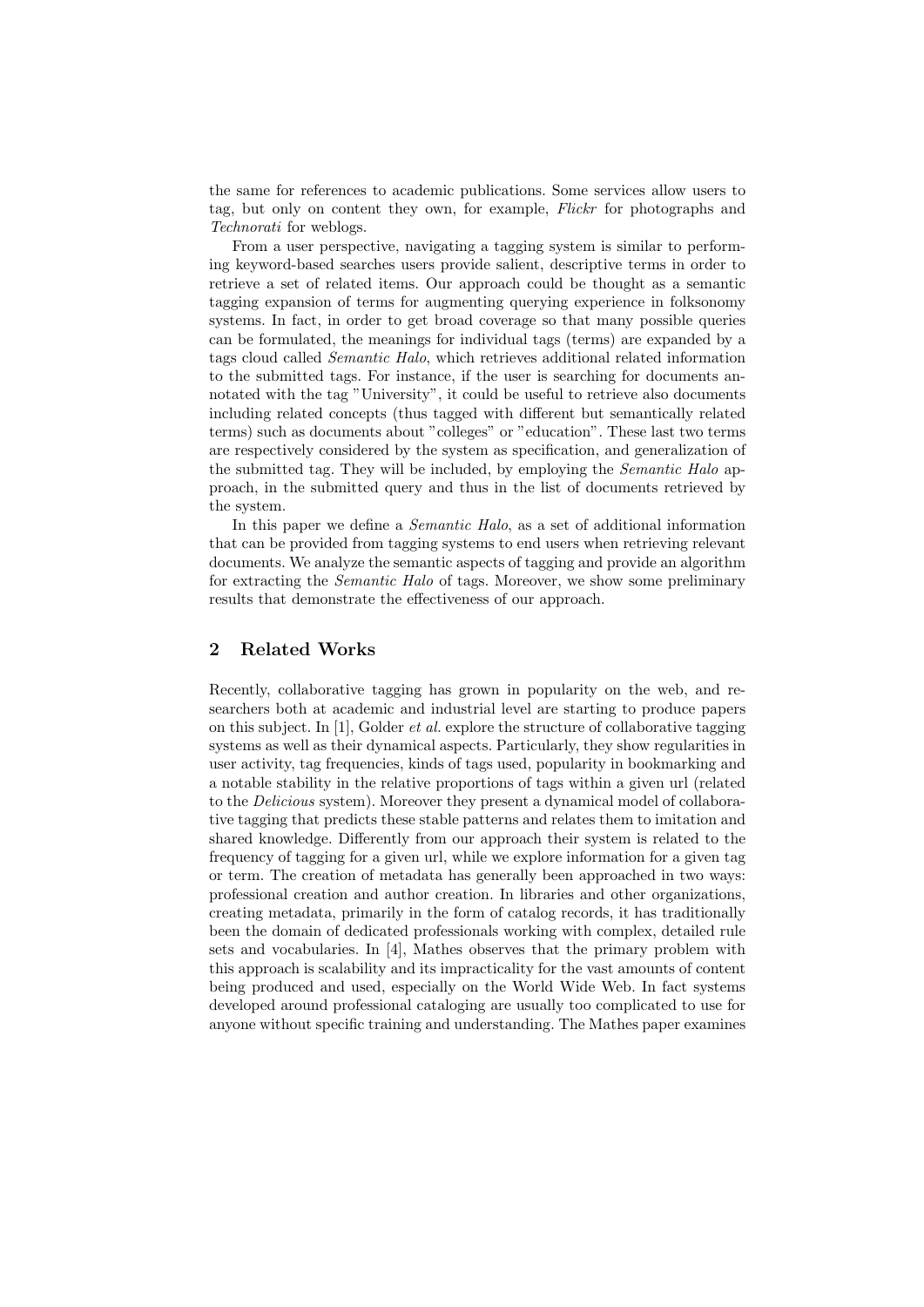the folksonomy approach: user-created metadata, where users of the documents and media, create metadata for their own individual use also shared throughout a community. It should be noticed that an important aspect of a folksonomy is that it is comprised of terms in a flat namespace: that is, there is no hierarchy, and no directly specified parent-child or sibling relationships between these terms. In his paper, Mathes illustrates further research areas like: quantitative task analysis, qualitative user analysis, applicability to other systems.

We propose instead a *Semantic Halo* approach where relationships among tags include things like broader, narrower, as well as related terms, with respect to a specific tag or term. In [5], it is correctly stated that tag clouds are becoming more and more popular. Tag clouds and tag sets are a different kind of objects. As a tag set, the author means a set of tags. With no order, either a tag is part of the set, or it is not. The tags that one user deploys to bookmark a single url in del.icio.us is a tag set (or a tagset). Tag clouds (or tagclouds) are a multi-set of tags. That is, a set of tags where each tag can appear with multiplicity higher than one. Examples of the first type of tools are Flickr, 43things, consuMating, tagsurf; an example of the second is the tagged version of the BBC web site contents. In all these cases a tag set is used, where perhaps a tag cloud would be more appropriate. Some of the differences between a tag cloud and a tag set were explained in [6]: "Explaining and Showing Broad and Narrow Folksonomies". In our approach, we decided to use tag clouds as we perform reasoning and frequency related computation, not simply tag set exploration. In [5], another relevant factor is explored, that inspired us in the definition of our Semantic Halo; the time. Time is an important factor in considering collaborative tagging systems, in fact definitions and relationships among tags could vary over time. A clear example is given in [5], where tagging of the paper "Power Laws, Weblogs, and Inequality" by Clay Shirky in the *Delicious* community suddenly changed over time. When it came out, the term "long tail" was not used; long tail in this article is referred to long tail of weblogs. Long tails were always present, they were just not culturally recognized as such. On the October 2004 issue of the article from Wired, "The Long Tail" came out. The article was an immediate hit, and on the same day in which the first person bookmarked the article 21 other persons bookmarked it too. The link appeared on Delicious popular, and a huge number of people read it, and bookmarked it. This article changed the way people perceived the previous article from Clay Shirky. Today the only tags more common than "longtail" are: powerlaw, blogs, blog, blogging, web, network socialsoftware, shirky.

## 3 Semantic aspects of tagging

In this section we describe a list of considerations about semantic aspects of tagging that lead us to develop the Semantic Halo approach.

By providing meanings at different levels of generality, the system can produce alternative queries for selection by the user that span a wide range of possible interpretations, also considering variation over time, as we show in the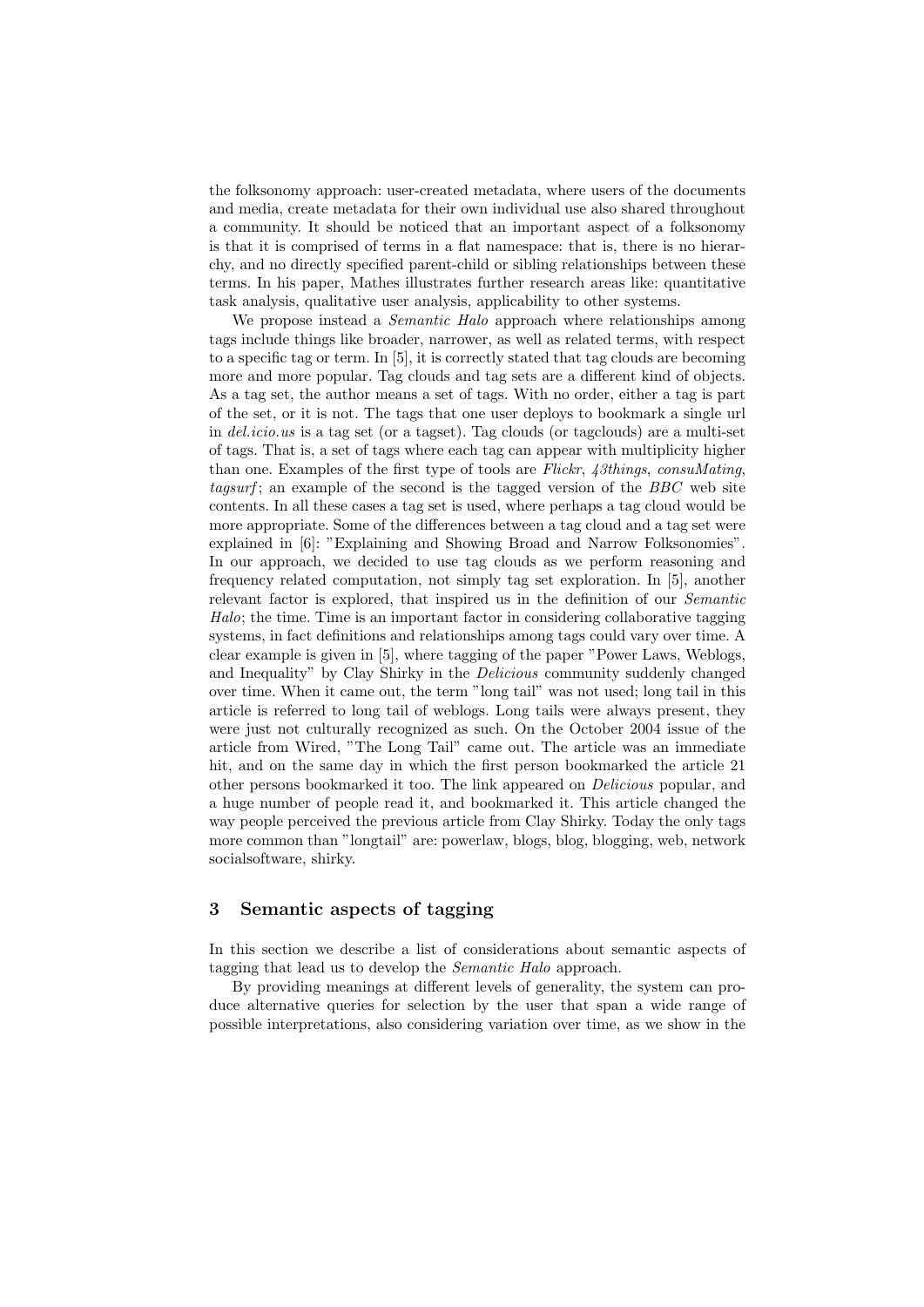next paragraph. Reflecting on the cognitive aspect of hierarchy and categorization, the "basic level" problem is that related terms that describe an item vary along a continuum of specificity, ranging from very general to very specific; the problem lies in the fact that different persons may consider terms at different levels of specificity to be most useful or appropriate for describing the item in question. We address this problem by including in, our *Semantic Halo*, an  $ab$ straction feature. This abstraction feature retrieves related tags by increasing or decreasing the level of generalization. We retrieve terms that have an increasing level of generalization and thus are generalization of the given tag among the tagging community. Moreover we also retrieve terms that have a decreasing level of generalization and are thus considered specialization of the given tag among the tagging community. For the purposes of tagging systems, however, conflicting basic levels can prove disastrous, as documents tagged "perl" and "javascript" may be too specific for some users, while a document tagged "programming" may be too general for others, as stated in [1]. Tagging is fundamentally about sense making. The underlying factor behind this variation may be that basic levels vary in specificity to the degree that such specificity makes a difference in the lives of the individual. Like variation in expertise, variations in other social or cultural categories likely yield variations in basic levels. Thus we think that retrieving generalization and specification related tags could help users in finding the right item they look for in the tagging system, being robust against socio/cultural variations among tags.

Collective tagging, then, has the capacity to exalt the problems associated with the fuzziness of linguistic and cognitive boundaries. As all tagging community contributions collectively produce a wider classification system, that system consists of personal classifications as well as those that are widely agreed upon. Thus, both tagging systems and taxonomies are affected by many problems that exist as a result of the necessarily inexact, but instinctive and evolving process of creating semantic relations between words and their referents. Three of these problems are polysemy, synonymy, and basic level variation.

A polysemous word is one that has many ("poly") related senses ("semy"). In practice, polysemy alters query results by returning related, but potentially irrelevant, items. Superficially, polysemy is similar to homonymy, where a word has multiple, unrelated meanings. Synonymy, or multiple words having the same or closely related meanings, presents a greater problem for tagging systems because inconsistency among the terms used in tagging can make it very difficult for one to be sure that all the relevant items have been found. This problem is compounded in a collaborative system, where all taggers either need to widely agree on a convention, or else accept that they must issue multiple or more complex queries to cover many possibilities. Synonymy is a significant problem because it is impossible to know how many items "out there" one would have liked one's query to have retrieved, but didn't. Basic level variations like plurals and parts of speech and spelling can also stymie a tagging system. We deal with these problems by including in our Semantic Halo contextual information. We retrieve multiple contexts associated with given tags (terms) and in this way, by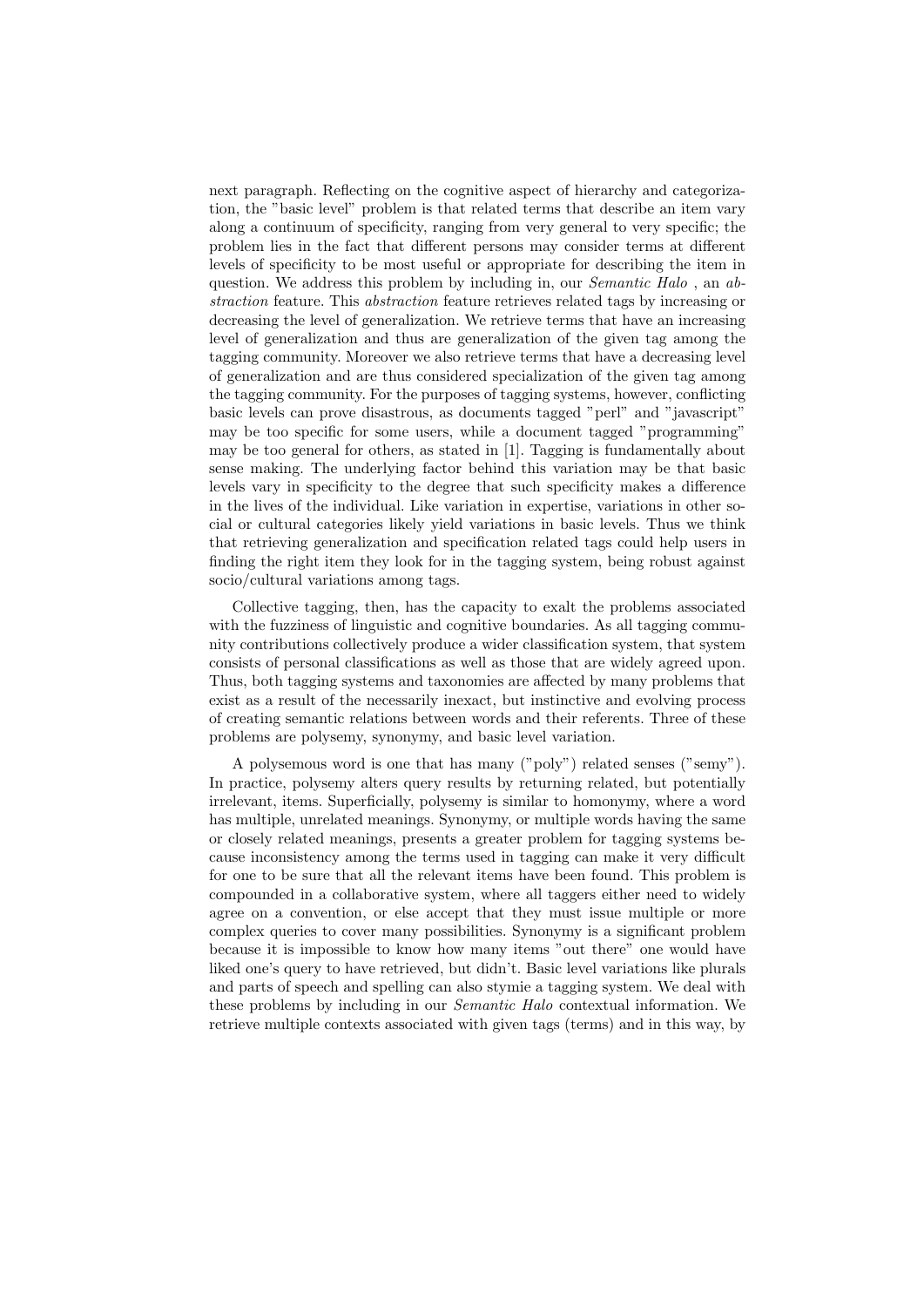measuring correlation among contexts we can separate them (meanings) among different community tagging senses. In this way we deal with polysemy and if the opposite is true (contexts are very similar), we can deal with synonyms and thus retrieve very similar contexts. By employing this approach we notice that we can also include basic level variations as shown in the next paragraph. We must say that there are still some errors in retrieving *Semantic Halo* information, but early results are very encouraging. Moreover, dealing with contexts in our case is also related to include variations over time in community tagging. In fact in our Semantic Halo we return the contexts ordered by time, and thus we can also capture meanings' variation over time, as we will show later in next paragraph.

### 4 Extracting the Semantic Halo

As discussed earlier, a folksonomy represents a fundamental shift in that it is derived not from professionals or content creators, but from the users of information and documents. In this way, it directly reflects their choices in diction, terminology, and precision. There is no significant cost for a user or for the system to add new terms to the folksonomy. The problem is that while the disparate user vocabularies and terms enable some very interesting browsing and finding, the sheer multiplicity of terms and vocabularies may overwhelm the content with noisy metadata that is not useful or relevant to a user. Furthermore, the cost for users of the system in terms of time and effort is far lower than systems that rely on complex hierarchal classification and categorization schemes. In addition to this structural difference, the context of use in these systems is not just one of personal organization, but of communication and sharing. The nearly instant feedback in these systems leads to a communicative nature of tag use.

These considerations drove us in thinking that a Semantic Halo will help users in augmenting querying results for matching as close as possible to the user's needs. We define our *Semantic Halo* as a set of search results for a given tag made by a set of four features, we named it  $4A$ :

- Aggregation. It contains all the tags (terms) linked or related to the given tag.
- Abstraction. It is similar to aggregation but related to a direction (increasing and decreasing), thus it contains two subsets: Generalization, tags increasing abstraction with respect to the given tag, and Specialization, tags decreasing abstraction with respect to the given tag.
- Ambience. It is the context for a given tag. Thus it includes all the possible tags appearing in the same context, and that will be useful for augmenting or refining the user query. This set will be built from a basic Context set, as clarified later.
- Age. It is a list of ordered contexts, namely an ordering of the Ambience feature elements over time. This will help in retrieving tags ordered by meanings given to them during time.

More formally we define these  $4A$  features as sets: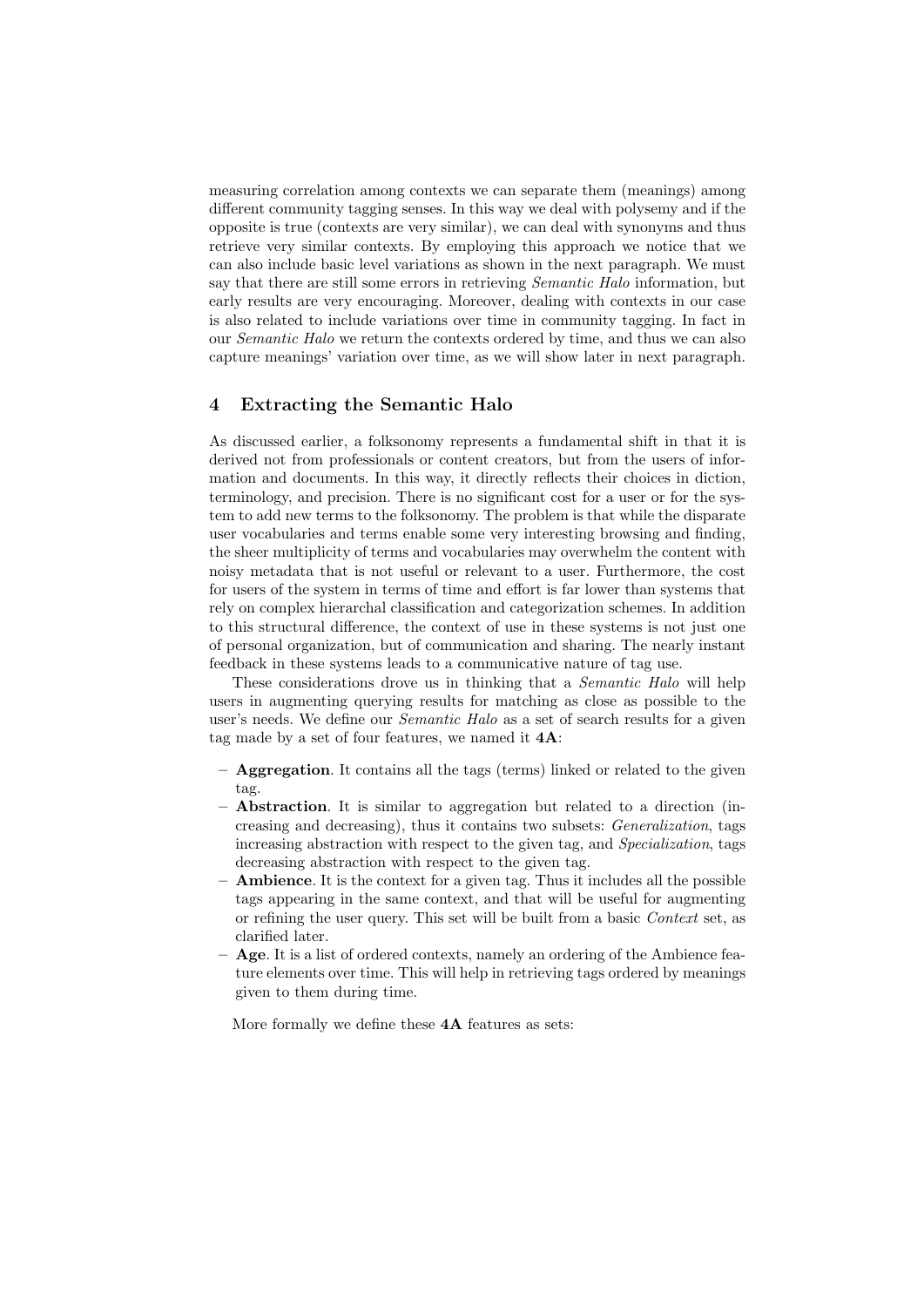Given a tag t, let Doc be the set of documents being tagged, consider  $d \in Doc$ , and write  $tags(d)$  as the set of tags for d in Doc, now set:  $n_j = co\_occur(t, t_j) =$  $card{d \in Doc|t \in tags(d) \text{ and } t_j \in tags(d)\},$  and  $C_t = \bigcup{tags(d)|t \in tags(d)\}$  $\{t\} = \{t'|t_i \neq t \text{ and } co\_occur(t, t') > 0\}.$ 

Finally, we define the average instance frequency of  $f_t = \frac{1}{m} \sum_{i=1...m} N_i$ .

Let  $Aggregation = Abstraction = Generalization = Specialization = \emptyset$ Ambience =  $Context = Age = ∅$ . // all sets are empty at the beginning For each  $t_i \in C_t$  extract  $C_{t_i} = \{t_{i1}, \ldots, t_{in}\}$  // the set of  $t_i$  co-occurrence tags Let  $N_{t_i}$  // the number of co-occurrence tags instances let  $t \in C_{t_i}$  and let  $j | t_{ij} = t$  then if ( $n_i > f_t$ ) and ( $n_{t_{ij}} > f_{t_i}$ ) then  $Context = Context \bigcup t_i$ if  $(n_i > f_t)$  and  $(n_{t_{ij}} \leq f_{t_i})$  then  $Generalization = Generalization \bigcup t_i$ if  $(n_i \leq f_t)$  and  $(n_{t_{ij}} > f_{t_i})$  then  $Specialization = Specialization \bigcup t_i$ if  $(n_i \leq f_t)$  and  $(n_{t_{ij}} \leq f_{t_i})$  then  $Aggregation = Aggregation \bigcup t_i$ 

#### $\texttt{Set}\ \ Abstraction = Generalization \bigcup Specialization$

After this processing phase, and before building the Age set, we partition the Context set in a new set made of Context subsets called Ambience  $\subseteq P(Context)$ , which is contained in the power set of *Context*.

We explore the Context set, and for each  $t_h, t_k \in Context$  we compute  $N_{t_h}, N_{t_k}$  and their respective frequency; if it is higher than f they are part of the same context and Ambience = Ambience  $\bigcup \{t_h, t_k\}$ ; else Ambience = Ambience  $\bigcup \{t_h\} \bigcup \{t_k\}$ . By building these subsets, we have subsets of tags that represent the same context (meaning) thus could be considered as synonyms, and other distinct subsets represent separate meanings, thus show polysemic meanings of the same tag. Finally, we build the Age feature as an ordered sequence, by ordering the Ambience subsets by age. Ordering by age means that for each subset contained in Ambience, we take the date of the most recent submitted tag.

In order to show the results of our approach, we tested it among the Delicious community. Delicious is a social bookmarks manager on the web. Users submit their links to a website, adding some descriptive text and keywords, and Delicious aggregates their post with everyone else's submissions allowing users to share their posts. We implemented our algorithm for extracting the Semantic Halo using their programming APIs (Application Programming Interfaces) and thus obtaining results while community users where tagging. We present and comment our early findings, but we notice that the Delicious community is very large (now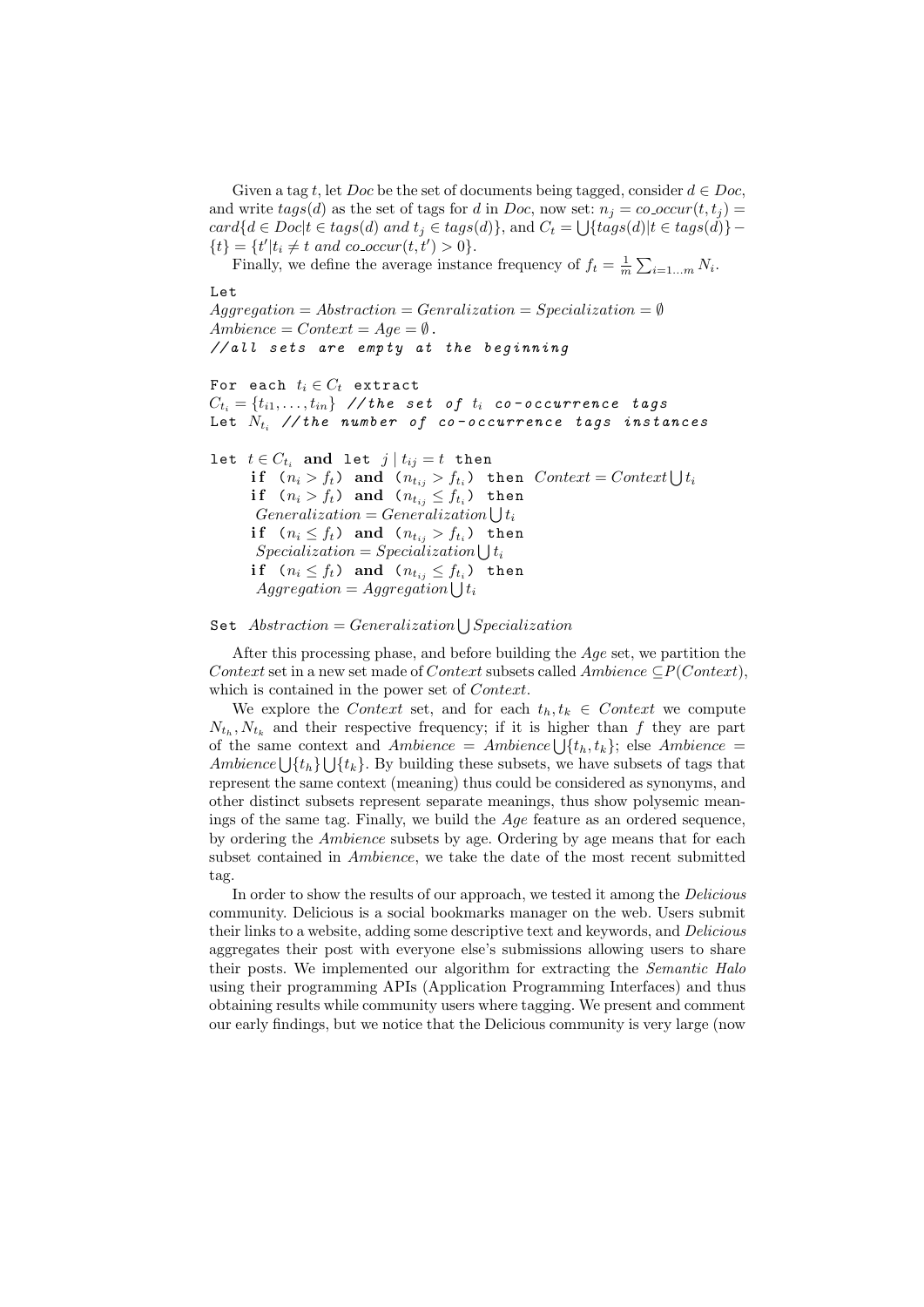Delicious is part of Yahoo) and moreover it is a very active tagging community and this results in a quite complex but effective test. We tested our approach with different tags we believe are interesting for demonstrating early results, and we show the features extracted from our algorithm. We think that a simple interface could be developed which presents to end users not only the retrieved bookmarks by their submitted tags, but the four features provided by our algorithm for enhancing the search/browsing experience.

Given the tag "university", which is quite general, our algorithm searched over Delicious for related tags and retrieved:

- $-$  **Ambience** = { open, { learning, University } }
- $-$  **Abstraction** = { online, education}  $\bigcup$  {colleges, high, degree, distance, Commons }
- $-$  **Age** = ( (learning, University), (open))
- $-$  **Aggregation**  $=$  { soccer, gradschool, corps, indoor, course, masters, research institute, cites, cincinatti, peace, demographic, content, courses, innovators, urban, tournament, entrepreneurship, liverpool, york, communitycollege, schools, Illinois, abroad, Content, latino, Course, complexity, planning, Initiative, academiclibrary, enterprise, semantic web, Education, grad, scholarship, teaching, college, school }

We can observe that the **Ambience** set is composed of two subsets associated with two different contexts and thus meanings of "university" tag. Interestingly, we can see that we can solve also basic level variations since the tag "University" with the capital "U" is strongly associated with the "university" tag and also together with "learning" could be considered as a synonym; while "open" is also strictly related but indicates a different meaning thus coping with polysemy. The first part of the Abstraction set is related to the generalization of the given tag, while the second part is specialization, thus providing a partition of the related tags in increasing and decreasing abstraction. The Age sequence is the ordered set of contexts (meanings) with respect to last updates. The Aggregation set lists all the related tags, and even if there are unwanted tags the majority is clearly related.

Another interesting example occurs with the tag "math":

- **Ambience** =  $\{ \text{Math } \}$
- $-$  **Abstraction** = { programming}  $\bigcup$  {fractal, algorithmic, formal }
- $-$  Age  $=$  ( (Math) )
- $-$  **Aggregation**  $=$  { genprog, engineering, poems, nerd, books, statistics, poetry, children, application, stories, finance, latex, reading, data, articles, kids, Goose, Mother, book, crafts, sparlings, research\_result, Programming }

We can observe that again the basic level variation is solved since we identify "Math" as strictly closed to "math". But there are two other interesting findings to be observed. First of all the community for now is still quite biased by being accessed mainly by computer-related people. We can see that "programming" is a generalization of "math" in this environment and also tags like "genprog"